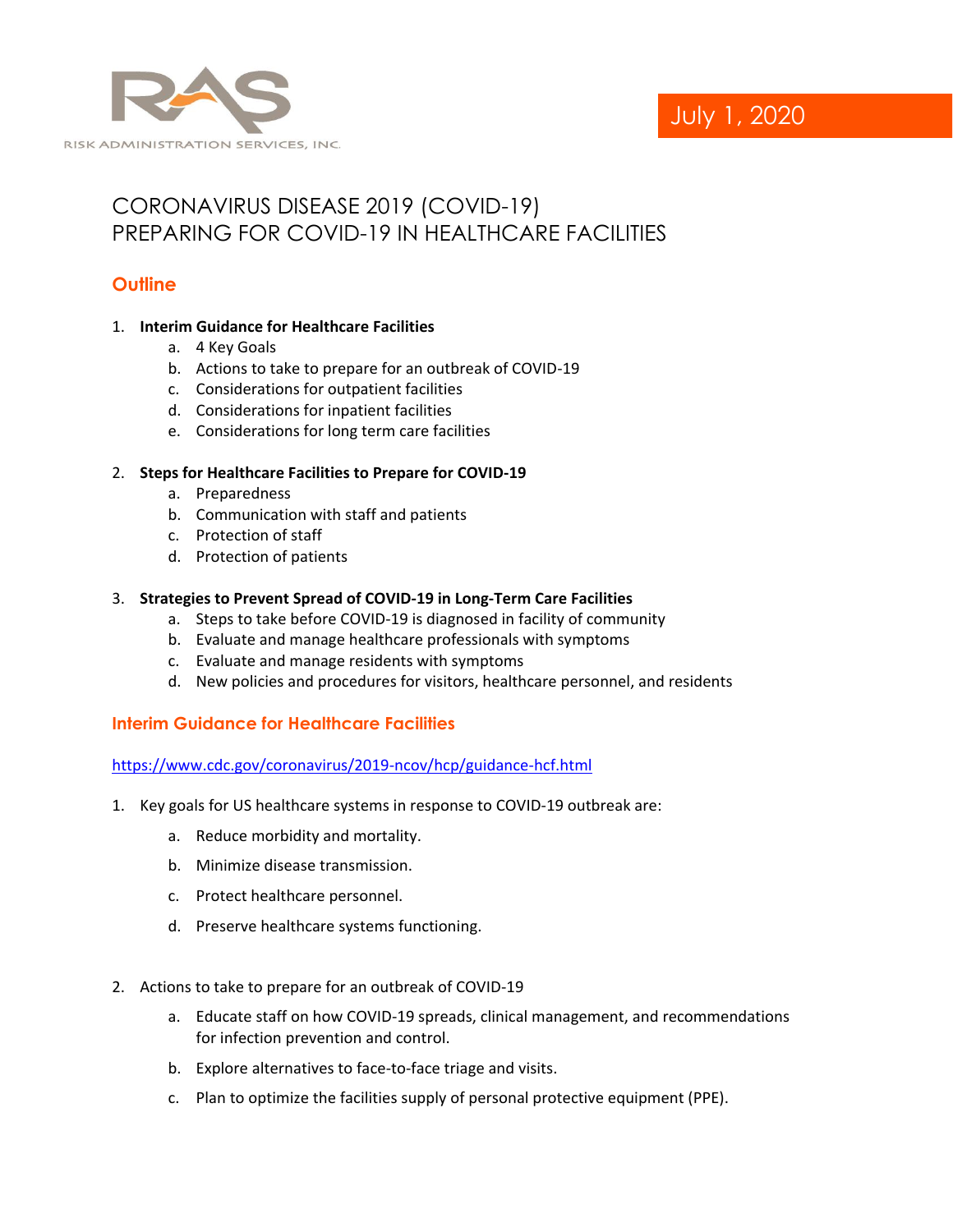- d. Prepare facility to safely triage and manage patients with respiratory illnesses, including COVID-19.
- e. Plan to take actions if COVID-19 is spreading in the community:
	- i. Work collaboratively with local and state public health organizations, healthcare coalitions, and other local partners.
	- ii. Designate staff who have been adequately trained to be responsible for caring for suspected cases of COVID-19.
	- iii. Monitor healthcare workers and ensure maintenance of essential healthcare facility staff and operations.
	- iv. When possible, manage mildly ill COVID-19 patients at home.
	- v. Promote the increased use of telehealth systems.
- 3. Considerations for outpatient facilities:
	- a. Re-schedule non-urgent outpatient visits.
	- b. Consider reaching out to patients with higher risk of COVID-19 (elderly, those with chronic medical co-morbidities).
	- c. Require symptomatic patients to call ahead of clinic visits.
	- d. Consider accelerating the timing of high priority screening.
	- e. Make clinic visit re-scheduling and cancellations easier on patients.
- 4. Considerations for inpatient facilities:
	- a. Re-schedule elective surgeries as necessary.
	- b. When feasible, shift elective urgent diagnostic and surgical procedures to outpatient settings.
	- c. Plan for a surge of critically ill patients and identify additional space to care for them.
- 5. Considerations for long term care facilities:
	- a. Limit visitors to the facility.
	- b. Post visual alerts (signs and posters) at entrances and in strategic places.
	- c. Ensure supplies are adequate.
	- d. Take steps to prevent known or suspected cases of COVID-19 from infecting other patients.
	- e. Identify dedicated staff to care for COVID-19 patients.

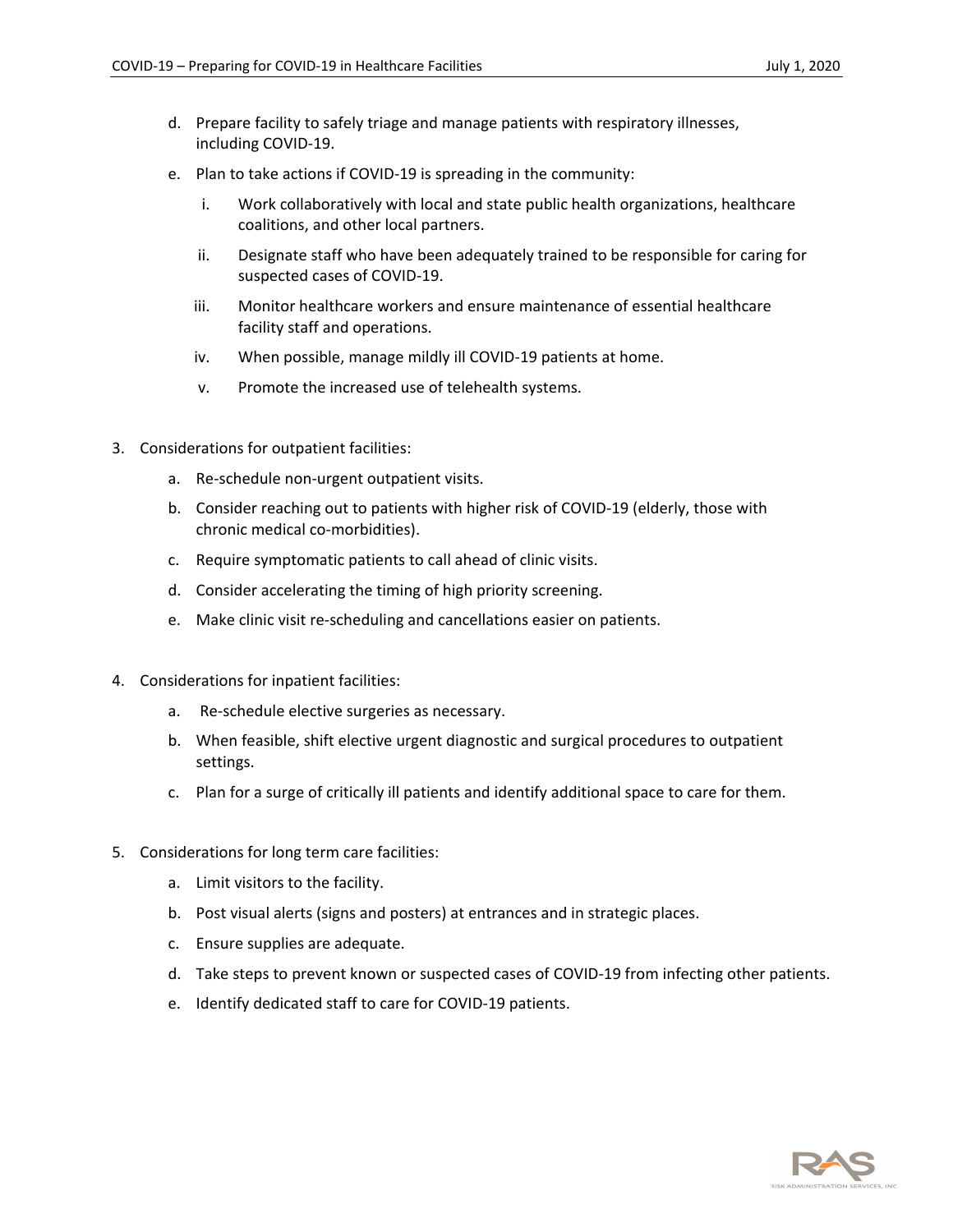## **Steps for Healthcare Facilities to Prepare for COVID-19**

#### <https://www.cdc.gov/coronavirus/2019-ncov/healthcare-facilities/steps-to-prepare.html>

- 1. Be prepared.
	- a. Stay informed about COVID-19 situations.
	- b. Develop, or review, your facility's emergency plan.
	- c. Establish relationships with key healthcare and public health partners in the community.
	- d. Create an emergency contact list.
- 2. Communicate with staff and patients.
	- a. Communicate about COVID-19 with your staff.
	- b. Communicate about COVID-19 with your patients.
- 3. Protect workforce.
	- a. Screen patients and visitors for symptoms of acute respiratory illness (fever, cough, difficulty breathing) before entering the facilities.
	- b. Ensure proper use of PPE.
	- c. Conduct inventory of available PPE.
	- d. Encourage sick employees to stay at home.
- 4. Protect patients.
	- a. Stay up to date on relevant information on COVID-19.
	- b. Separate patients with respiratory symptoms from other patients seeking care.
	- c. Consider strategies for taking care of patients at home, when feasible, in order to prevent potential exposures at the facilities.

## **Strategies to Prevent Spread of COVID-19 in Long-Term Care Facilities**

[https://www.cdc.gov/coronavirus/2019-ncov/healthcare-facilities/prevent-spread-in-long-term-care](https://www.cdc.gov/coronavirus/2019-ncov/healthcare-facilities/prevent-spread-in-long-term-care-facilities.html)[facilities.html](https://www.cdc.gov/coronavirus/2019-ncov/healthcare-facilities/prevent-spread-in-long-term-care-facilities.html)

- 1. Steps to take before cases of COVID-19 are identified in the facility or community.
	- a. Educate residents, healthcare personnel, and visitors.
		- i. Review and share CDC's latest information on COVID-19.
		- ii. Educate and train healthcare personnel.
		- iii. Educate residents and personnel.